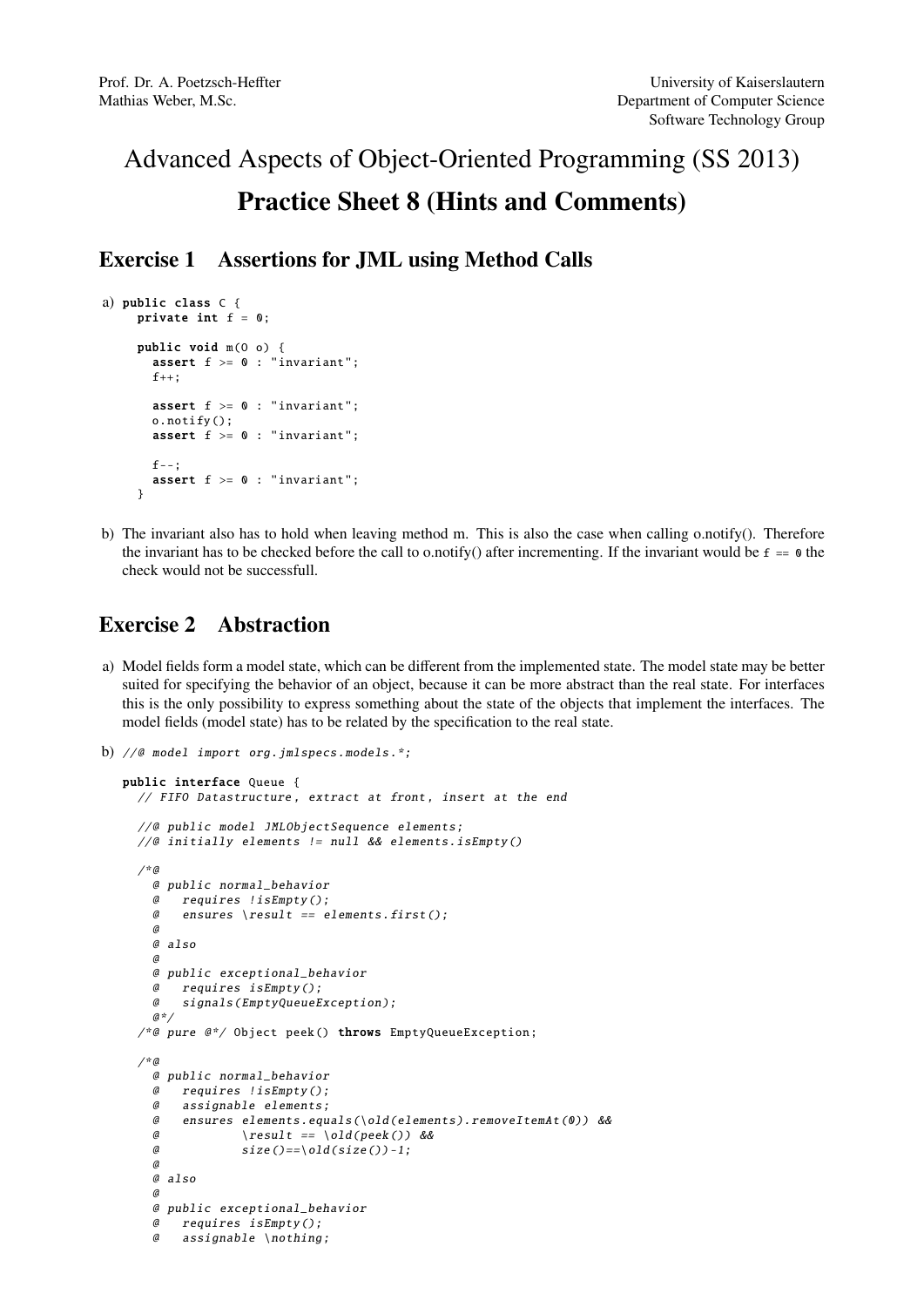```
@ signals( EmptyQueueException );
    a^*/Object dequeue () throws EmptyQueueException ;
  \angle^* \emptyset requires item != null;
    @ assignable elements;
    @ ensures elements.equals (\ old(elements ). insertBack (item )) &&
    \emptyset size()==\old(size())+1;
    a*void enqueue(Object item);
  /*@
    @ ensures \result == elements.isEmpty ();
    a*/*@ pure @*/ boolean isEmpty();
  /*@
    @ ensures \result == elements.size ();
    @*\tilde{f} * @ pure @ * / int size();}
class EmptyQueueException extends Exception {}
```
c) The method implementation are straightforward, mainly delegate the calls to e. To relate specification and implementation use depends- and represents-clauses.

```
public abstract class Queue {
```

```
private LinkedList<Object> e = new LinkedList<Object>();
  //@ private depends elements <- e
  //@ private represents elements <- JMLObjectSequence . convertFrom (e)
  //@ public model JMLObjectSequence elements;
  ...
}
```
d) Interfaces can not have fields in Java. This is the reason why model fields can not directly be modeled as fields in all cases. Each implementation (class) would have to implement the model field and its representation as a field. The representation gives the expression that has to be executed whenever a component of the representation is changed.

## Exercise 3 Behavioral Subtyping I

- a) JML specifications are inherited by subclasses and classes implementing interfaces. A class inherits the visible invariants of its superclasses (-interfaces). See JML Reference Manual 8.2.4
- b) *The also keyword indicates that the current specification is refining the specification inherited either from the superclass or from the previous declaration of the method in a refinement sequence. Therefore, it is an error if the specification of a non-refining method begins with also (unless it overrides an inherited method).* JML Reference Manual 16.4
- c) Use the rules to construct the pre- and postconditions for subclasses.

```
public class Child extends Parent {
   //@ requires i \ge 0 || i \le 0//@ ensures (\delta x)=0 => \result >= i)
               && (\delta(i<=0) => \result &lt;= i);int m(int i){ ... }
}
```
A call to Child.m with  $i = 0$ , means that both parts of the precondition are fulfilled and therefor both parts of the postcondition have to be fulfilled too. As i is not assignable, pre- and post-values of i are the same and we get as only possible result 0.

- d) Class  $A + Class B$ : ok
	- Class C + Class D: No behavioural subtyping. The complete precondition of D.set() is  $a > 0$  ||  $a > 10$ , and the complete postcondition of D.get() is (true => result > 10) && (true => result > 0).